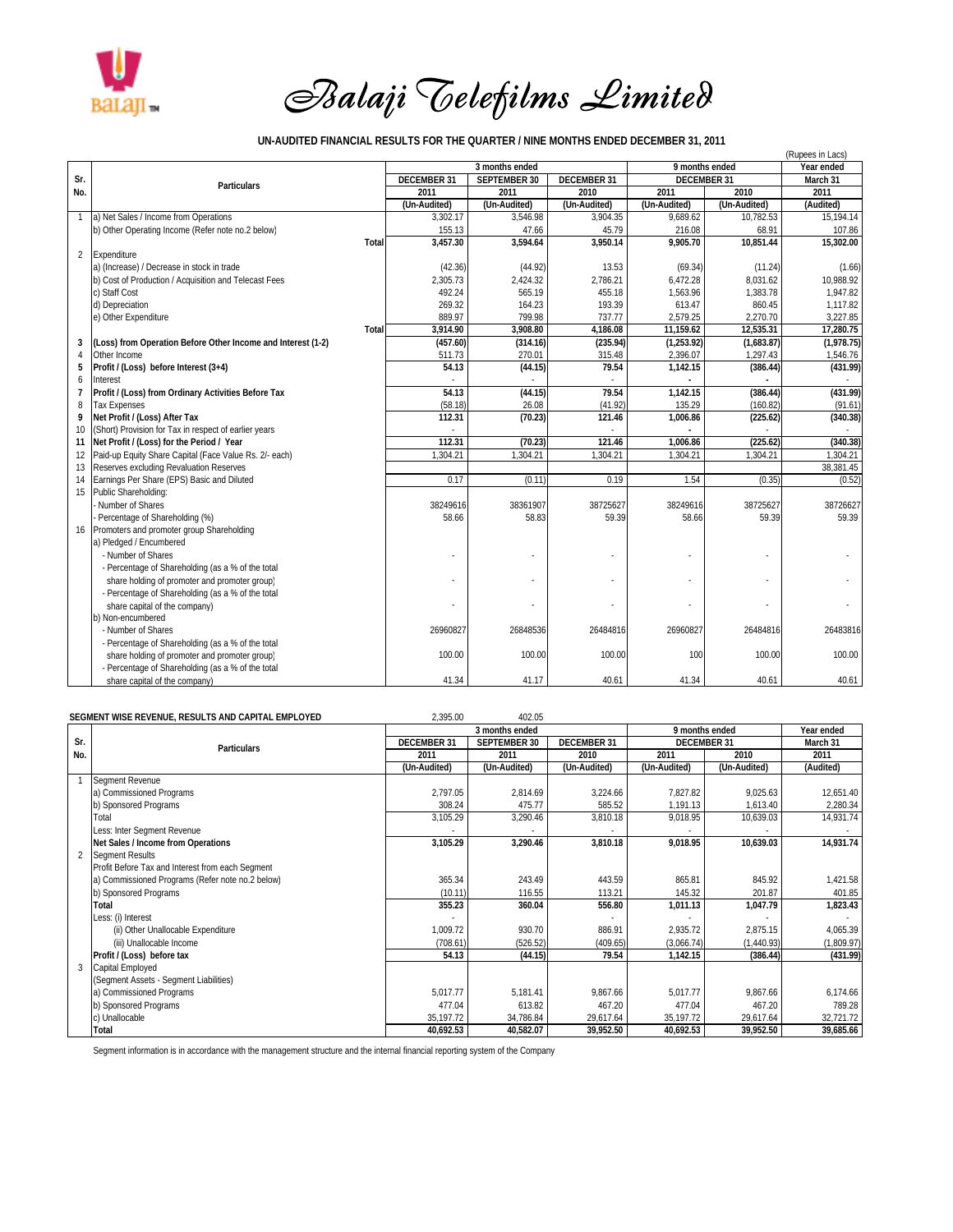Notes:

1. The Company has obtained shareholders approval vide resolution passed through postal ballot, results whereof were declared on February 18, 2011, to sell and transfer as a going concern, on slump sale basis on such terms and conditions as are negotiated by the Board and/or the Managing Director, it's Mobile, Internet and Education division (Collectively the "Undertakings") at not less than fair value determined by an independent firm of Chartered Accountants or any other professional valuer and with effect from such date and in such manner as may be determined by the Board and/ or the Managing Director.

During the current quarter, on 29<sup>th</sup> December, 2011, the Company has entered into binding business transfer agreements, to sell its Mobile and Education division for a consolidated sum of Rs. 837.00 lacs, based on fair value determined by an independent firm of Chartered Accountants. As per the terms of the agreements, the transactions would be effective on receipt of full consideration within a period not exceeding a period of 90 days from the date of the agreements. Consequently, the sale would be accounted in the books of account on receipt of the full consideration as mentioned above..

The Management of the Company has decided to retain the internet division within the Company.

Accordingly, the Mobile and Education division, continue to be considered as 'discontinuing operations' in terms of Accounting Standard 24 on 'Discontinuing Operations' (AS 24). The disclosures as required by AS 24 are as under:

(Rupees in Lacs)

| Trahoop in Eans)           |                                  |                      |          |                                   |               |          |                                  |               |          |                                  |               |           |                                  |               |           |                           |                      |           |
|----------------------------|----------------------------------|----------------------|----------|-----------------------------------|---------------|----------|----------------------------------|---------------|----------|----------------------------------|---------------|-----------|----------------------------------|---------------|-----------|---------------------------|----------------------|-----------|
| <b>Particulars</b>         | 3 Months Ended December 31, 2011 |                      |          | 3 Months Ended September 30, 2011 |               |          | 3 Months Ended December 31, 2010 |               |          | 9 Months Ended December 31, 2011 |               |           | 9 Months Ended December 31, 2010 |               |           | Year Ended March 31, 2011 |                      |           |
|                            | Continuing                       | <b>Discontinuing</b> | Total    | Continuing                        | Discontinuing | Total    | Continuing                       | Discontinuing | Total    | Continuing                       | Discontinuing | Total     | Continuing                       | Discontinuing | Total     | Continuing                | <b>Discontinuing</b> | Total     |
|                            | Operation                        | Operation            |          | Operation                         | Operation     |          | <b>Operation</b>                 | Operation     |          | Operation                        | Operation     |           | Operation                        | Operation     |           | Operation                 | Operation            |           |
| Turnover (net)             | 3,110.55                         | 191.62               | 3,302.1  | 3,290.46                          | 256.52        | 3,546.98 | 3,814.70                         | 89.65         | 3,904.35 | 9,027.65                         | 661.97        | 9,689.62  | 0,653.91                         | 128.61        | 10,782.5  | 14,946.21                 | 247.94               | 15,194.14 |
| Other Income               | 666.87                           |                      | 666.8    | 317.67                            |               | 317.67   | 361.27                           |               | 361.2    | 2,612.15                         |               | 2,612.15  | 1,366.34                         |               | 1.366.3   | 1,654.42                  | $.20-1$              | 1,654.62  |
| <b>Total Income</b>        | 3,777.42                         | 191.62               | 3,969.04 | 3,608.13                          | 256.52        | 3,864.65 | 4,175.97                         | 89.65         | 1,265.62 | 11,639.80                        | 661.97        | 12,301.77 | 12,020.26                        | 128.61        | 12,148.87 | 16,600.63                 | 248.1                | 16,848.76 |
| <b>Total Expenditure</b>   | 3,687.26                         | 227.63               | 3,914.89 | 3,607.41                          | 301.39        | 3,908.80 | 3,867.08                         | 319.00        | ,186.08  | 0,339.7                          | 819.85        | 11,159.62 | 11,799.89                        | 735.42        | 12,535.3  | 16,348.52                 | 932.2                | 17,280.79 |
| Profit / (Loss) before tax | 90.14                            | (36.01)              | 54.13    | 0.72                              | (44.87)       | (44.15)  | 308.89                           | (229.35)      | 79.54    | ,300.03                          | (157.88)      | ,142.15   | 220.36                           | (606.80)      | (386.44)  | 252.1                     | (684.10)             | (431.99)  |
| Provision for taxation     | (55.78)                          | (2.41)               | (58.18)  | 30.25                             |               | 26.08    | (41.92)                          |               | (41.92)  | 137.65                           | (2.37)        | 135.28    | (160.82)                         |               | '160.82   | YU.331                    | (1.28)               | (91.61)   |
| (Loss) / Profit after tax  | 145.92                           | (33.61)              | 112.31   | (29.53)                           | (40.70)       | (70.23)  | 350.81                           | (229.35)      | 121.46   | ,162.38                          | (155.52)      | ,006.86   | 381.18                           | (606.80)      | (225.62)  | 342.45                    | (682.82)             | (340.38)  |